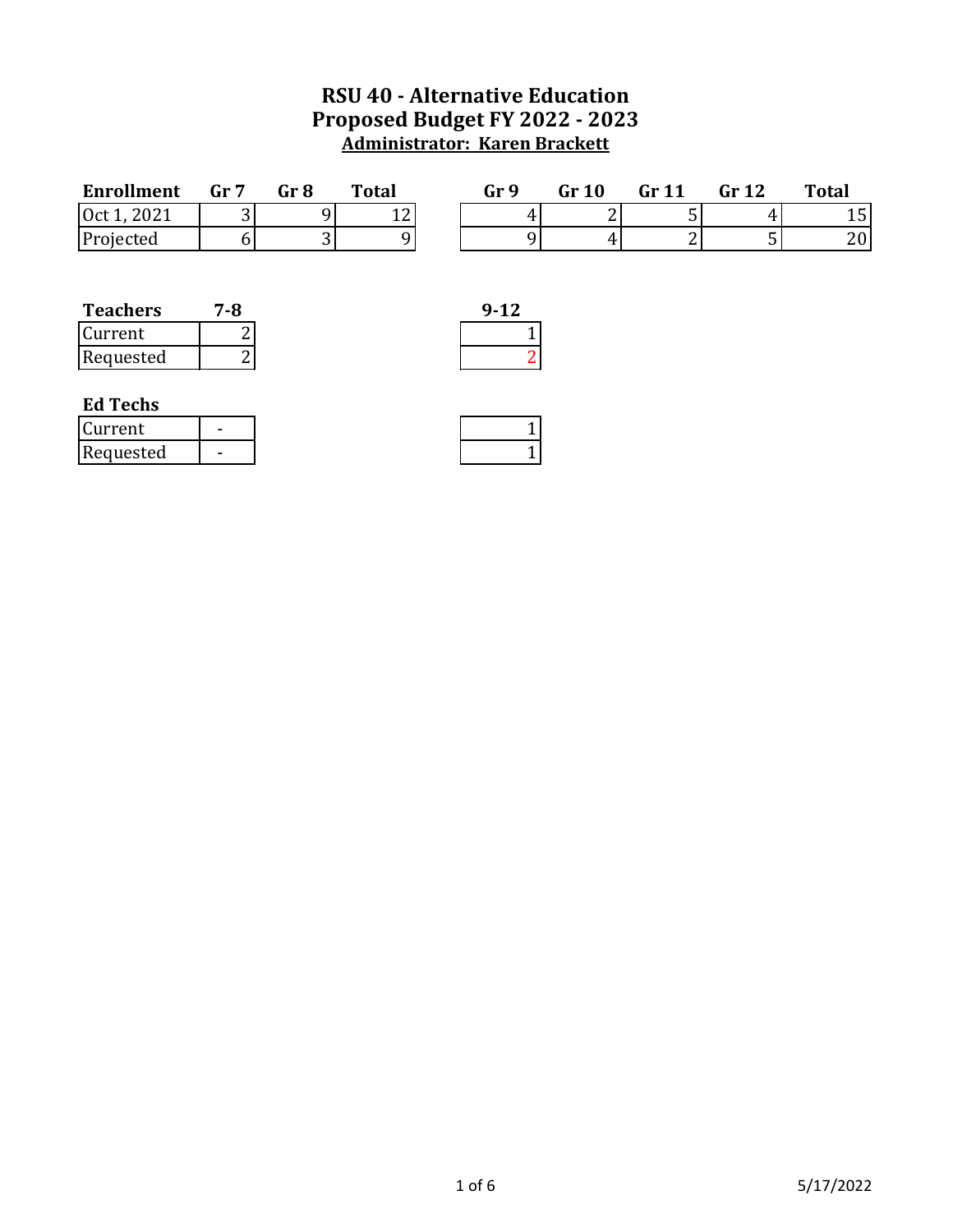## **Alternative Education Proposed Salaries and Benefits**

| FY 2022-23                               |                 |                      |                          |                                      |                         |                                     |                                     |
|------------------------------------------|-----------------|----------------------|--------------------------|--------------------------------------|-------------------------|-------------------------------------|-------------------------------------|
| <b>Employee</b>                          | <b>Position</b> | School<br><b>FTE</b> | <b>Hours</b> per<br>week | <b>Ed Techs</b><br>under 35<br>hours | <b>Hours Per</b><br>Day | <b>Budgeted</b><br>Days Per<br>Year | <b>Total Salary</b><br>and Benefits |
| <b>Medomak Middle School</b>             |                 |                      |                          |                                      |                         |                                     |                                     |
| <b>Alternative Education</b>             |                 |                      |                          |                                      |                         |                                     |                                     |
| David J. Carpenter                       | Teacher         | 1                    |                          |                                      |                         | 182                                 | \$92,957                            |
| Lowell A. Jones                          | Teacher         | 1                    |                          |                                      |                         | 182                                 | \$87,147                            |
| Anthony R. Lufkin                        | Teacher-Art     | 0.1                  |                          |                                      |                         | 18                                  | \$3,927                             |
| <b>Total -Medomak Middle School</b>      |                 |                      |                          |                                      |                         |                                     | \$184,030                           |
| <b>Medomak Valley High School</b>        |                 |                      |                          |                                      |                         |                                     |                                     |
| <b>Alternative Education</b>             |                 |                      |                          |                                      |                         |                                     |                                     |
| Kaylie Borden O'Brien                    | Teacher         | 1                    |                          |                                      |                         | 182                                 | \$65,007                            |
| Terry Gould                              | Ed Tech         |                      | 35.0                     | $\mathbf{x}$                         | 7                       | 190                                 | \$44,463                            |
| <b>Proposed Position</b>                 | Teacher         | 1                    |                          |                                      |                         | 182                                 | \$85,725                            |
| <b>Total -Medomak Valley High School</b> |                 |                      |                          |                                      |                         |                                     | \$195,195                           |
| <b>Total Alternative Education</b>       |                 |                      |                          |                                      |                         |                                     | \$379,226                           |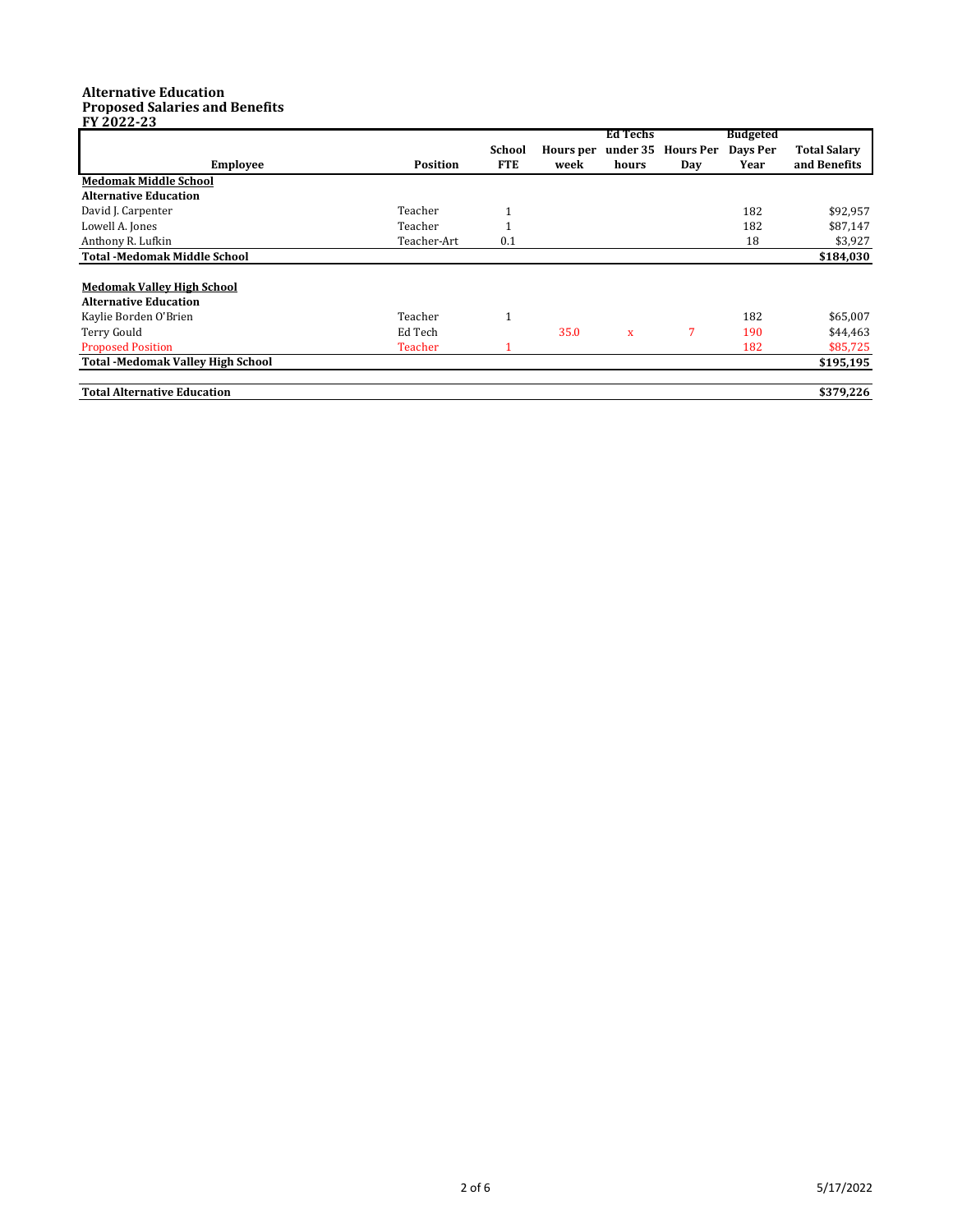## **Alternative Education Proposed Budget summary FY 2022-2023**

|                                                                 |               | 2022-23 Proposed Budget |               |            |
|-----------------------------------------------------------------|---------------|-------------------------|---------------|------------|
| <b>Account Number / Description</b>                             | 2021-22       | <b>Dollars</b>          | <b>Dollar</b> | Percent    |
|                                                                 | <b>Budget</b> |                         | Change        | Change     |
|                                                                 |               |                         |               |            |
| 4200 Alternative Education Instruction-Medomak Middle School    |               |                         |               |            |
| 1000-4200-1000-51010-010 Teacher Salary                         | \$137,667     | \$147,748               | \$10,082      | 7.3%       |
| 1000-4200-1000-51500-010 Stipends                               | \$250         | \$250                   | \$0           | $0.0\%$    |
| 1000-4200-1000-52000-010 Benefits                               | \$5           | \$5                     | \$0           | 7.1%       |
| 1000-4200-1000-52010-010 Teacher Benefits                       | \$28,628      | \$30,095                | \$1,467       | 5.1%       |
| 1000-4200-1000-52300-010 Retirement Benefits                    | \$5           | \$0                     | $-$ \$5       | $-100.0\%$ |
| 1000-4200-1000-52310-010 Teacher Retirement Benefits            | \$5,727       | \$5,674                 | $-$ \$53      | $-0.9%$    |
| 1000-4200-1000-52510-010 Tuition Reimbursement                  | \$8.700       | \$3,400                 | $- $5,300$    | $-60.9%$   |
| 1000-4200-1000-53300-010 Employee Training and Development      | \$500         | \$500                   | \$0           | 0.0%       |
| 1000-4200-1000-55000-010 Purchased Services                     | \$6,500       | \$6,500                 | \$0           | $0.0\%$    |
| 1000-4200-1000-55340-010 Communication - e-Books                | \$100         | \$100                   | \$0           | $0.0\%$    |
| 1000-4200-1000-55800-010 Travel Reimbursement                   | \$100         | \$100                   | \$0           | $0.0\%$    |
| 1000-4200-1000-56100-010 Instructional Supplies                 | \$1,050       | \$1,500                 | \$450         | 42.9%      |
| 1000-4200-1000-56400-010 Books and Periodicals                  | \$300         | \$500                   | \$200         | 66.7%      |
| 1000-4200-1000-58100-010 Dues and Fees - Memberships            | \$549         | \$700                   | \$151         | 27.5%      |
| 1000-4200-2700-58500-010 Field Trip Cost                        | \$1,880       | \$2,000                 | \$120         | 6.4%       |
| <b>TOTAL 4200 Alternative Education Instruction</b>             | \$191,960     | \$199.072               | \$7,112       | 3.7%       |
| <b>Total School-based costs</b>                                 | \$10,979      | \$11,900                | \$921         | 8.4%       |
| <b>Total District-based costs</b>                               | \$180,981     | \$187,172               | \$6,191       | 3.4%       |
| <b>TOTAL 010 Medomak Middle School</b>                          | \$191,960     | \$199,072               | \$7,112       | 3.7%       |
|                                                                 |               |                         |               |            |
| 4200 Alternative Education-Medomak Valley High School           |               |                         |               |            |
| 1000-4200-1000-51010-300 Teacher Salary                         | \$46,959      | \$113,678               | \$66,719      | 142.1%     |
| 1000-4200-1000-51020-300 Ed Tech Salary                         | \$23,969      | \$27,170                | \$3,201       | 13.4%      |
| 1000-4200-1000-51500-300 Stipends                               | \$250         | \$250                   | \$0           | 0.0%       |
| 1000-4200-1000-52000-300 Benefits                               | \$34          | \$34                    | \$0           | 1.0%       |
| 1000-4200-1000-52010-300 Teacher Benefits                       | \$17,995      | \$32,136                | \$14,141      | 78.6%      |
| 1000-4200-1000-52020-300 Ed Tech Benefits                       | \$15,086      | \$15,965                | \$878         | 5.8%       |
| 1000-4200-1000-52300-300 Substitute Teacher Retirement Benefits | \$9           | \$9                     | \$0           | 4.3%       |
| 1000-4200-1000-52310-300 Teacher Retirement Benefits            | \$1,949       | \$4,365                 | \$2,416       | 123.9%     |
| 1000-4200-1000-52320-300 Ed Tech Retirement Benefits            | \$989         | \$1,043                 | \$55          | 5.5%       |
| 1000-4200-1000-52510-300 Tuition Reimbursement                  | \$4,350       | \$10,200                | \$5,850       | 134.5%     |
| 1000-4200-1000-52520-300 Tuition Reimbursement                  | \$0           | \$0                     | \$0           | 0.0%       |
| 1000-4200-1000-53300-300 Employee Training and Development      | \$250         | \$500                   | \$250         | 100.0%     |
| 1000-4200-1000-55000-300 Purchased Services                     | \$1,000       | \$1,000                 | \$0           | $0.0\%$    |
| 1000-4200-1000-55800-300 Travel Reimbursement                   | \$250         | \$250                   | \$0           | $0.0\%$    |
| 1000-4200-1000-56100-300 Instructional Supplies                 | \$1,080       | \$1,500                 | \$420         | 38.9%      |
| 1000-4200-1000-56400-300 Books and Periodicals                  | \$300         | \$500                   | \$200         | 66.7%      |
| 1000-4200-1000-58100-300 Dues and Fees - Memberships            | \$250         | \$500                   | \$250         | 100.0%     |
| 1000-4200-2700-58500-300 Field Trip Cost                        | \$100         | \$500                   | \$400         | 400.0%     |
| <b>TOTAL 4200 Alternative Education</b>                         | \$114,820     | \$209,600               | \$94,780      | 82.5%      |
|                                                                 |               |                         |               |            |
| <b>Total School-based costs</b>                                 | \$3,230       | \$4,750                 | \$1,520       | 47.1%      |
| <b>Total District-based costs</b>                               | \$111,590     | \$204,850               | \$93,260      | 83.6%      |
| <b>TOTAL 300 Medomak Valley High School</b>                     | \$114,820     | \$209,600               | \$94,780      | 82.5%      |
|                                                                 |               |                         |               |            |

| <b>Total School-based costs</b>   | \$14.209  | \$16.650  | \$2.441   | 17.2% |
|-----------------------------------|-----------|-----------|-----------|-------|
| <b>Total District-based costs</b> | \$292.571 | \$392.022 | \$99.452  | 34.0% |
| <b>TOTAL 1000 General Fund</b>    | \$306,780 | \$408.672 | \$101.893 | 33.2% |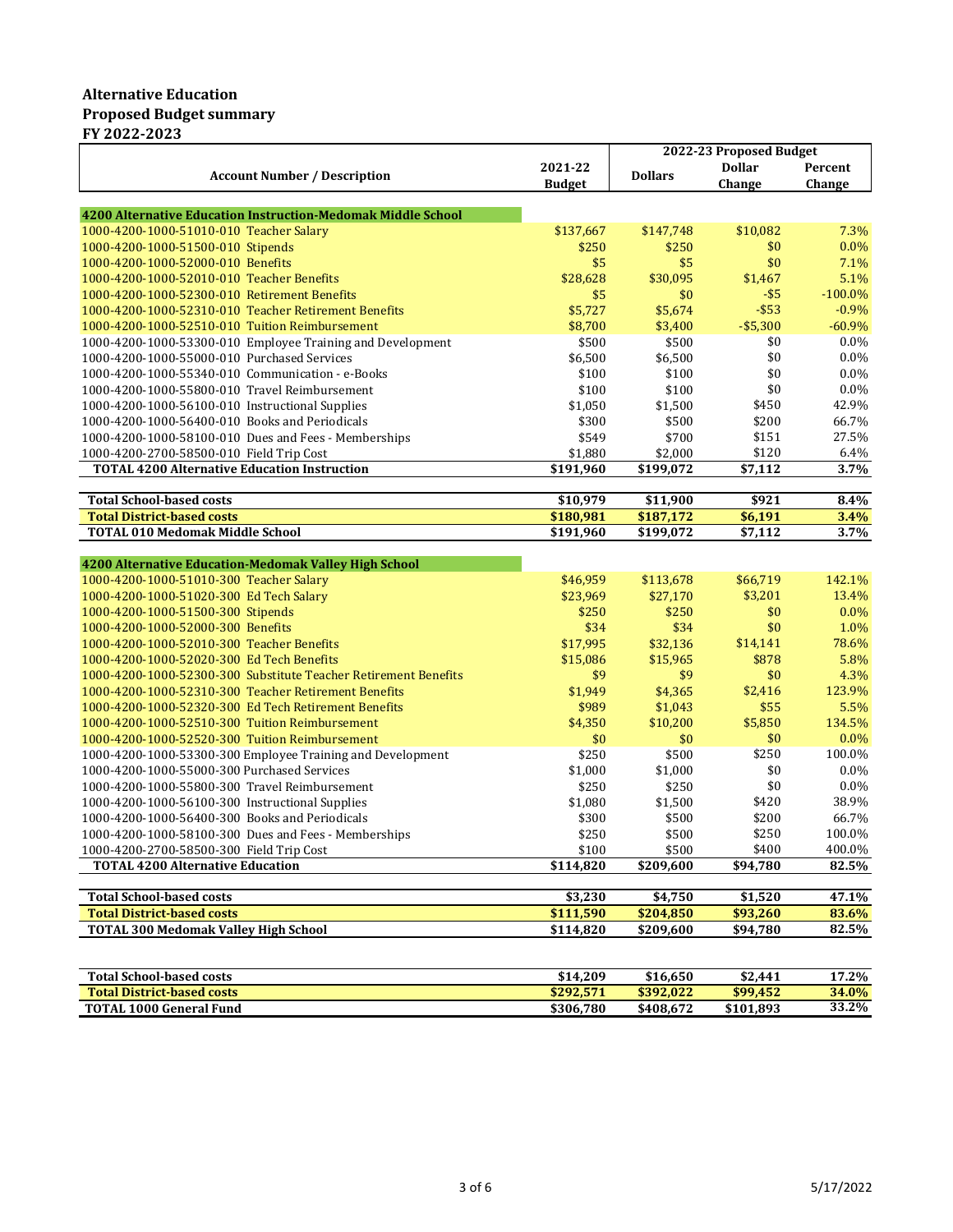|                                                            | Description                                         |                 | <b>Total</b> |
|------------------------------------------------------------|-----------------------------------------------------|-----------------|--------------|
|                                                            |                                                     |                 |              |
| <b>4200 Alternative Education Instruction</b>              |                                                     |                 |              |
| 1000-4200-1000-53300-010 Employee Training and Development |                                                     |                 |              |
|                                                            | Alternative Ed Conference                           | \$              | 500          |
|                                                            | <b>Total</b>                                        |                 | 500          |
|                                                            |                                                     |                 |              |
| 1000-4200-1000-55000-010 Purchased Services                |                                                     |                 |              |
|                                                            | Rock Climbing Mini-Course                           | \$              | 1,000        |
|                                                            | Gymnastics Mini-Course                              | \$              | 500          |
|                                                            | Martial Arts Mini -Course                           | \$              | 400          |
|                                                            | Pottery Mini-Course                                 | \$              | 500          |
|                                                            | <b>Cosmetology Mini-Course</b>                      | \$              | 550          |
|                                                            | Archery Mini-Course                                 | \$              | 550          |
|                                                            | Toboggan/Boat Building                              | \$              | 1,000        |
|                                                            | The Leadership School                               | \$              | 1,000        |
|                                                            | Outreach Laboratory Science Program                 | \$              | 1,000        |
|                                                            | <b>Total</b>                                        | \$              | 6,500        |
|                                                            |                                                     |                 |              |
| 1000-4200-1000-55340-010 e-Books                           |                                                     |                 |              |
|                                                            | Audible Books                                       | \$              | 100          |
|                                                            | <b>Total</b>                                        | $\overline{\$}$ | 100          |
|                                                            |                                                     |                 |              |
| 1000-4200-1000-55800-010 Travel Reimbursement              |                                                     |                 |              |
|                                                            | pay it forward, mini-courses, professional services | \$              | 100          |
|                                                            | <b>Total</b>                                        | \$              | 100          |
|                                                            |                                                     |                 |              |
| 1000-4200-1000-56100-010 Instructional Supplies            |                                                     |                 |              |
|                                                            | 1 doz. Pencils                                      | \$              | 68           |
|                                                            | 1 doz. cap erasers                                  | \$              | 6            |
|                                                            | 6 pk refill scotch tape                             | \$              | 17           |
|                                                            | 3 pk scissors                                       | \$              | 5            |
|                                                            | Standard staples                                    | \$              | 7            |
|                                                            | Pencil sharpener                                    | \$              | 41           |
|                                                            | 10 pk Post-it 3x3                                   | \$              | 15           |
|                                                            | 3 ring binders                                      | \$              | 63           |
|                                                            | College ruled paper                                 | \$              | 19           |
|                                                            | Retractable pens                                    | \$              | 8            |
|                                                            | 2 pk staplers                                       | \$              | 13           |
|                                                            | Dry Erase markers                                   | \$              | 27           |
|                                                            | Chalk markers                                       | \$              | 15           |
|                                                            | Misc. supplies                                      | \$              | 450          |
|                                                            | Linoleum printing plates                            | \$              | 71           |
|                                                            | Foam carving                                        | \$              | 122          |
|                                                            | Various art supplies for the year                   | \$              | 552          |
|                                                            | <b>Total</b>                                        | \$              | 1,500        |
|                                                            |                                                     |                 |              |
| 1000-4200-1000-56400-010 Books and Periodicals             |                                                     |                 |              |
|                                                            | Junior Scholastic                                   | \$              | 100          |
|                                                            | Choices                                             | \$              | 100          |
|                                                            | The Warrior Series                                  | \$              | 50           |
|                                                            | Divergent Series                                    | \$              | 50           |
|                                                            | Arundel                                             |                 | 50           |
|                                                            | The Uglies                                          | \$\$\$          | 50           |
|                                                            | The Legend Trilogy                                  |                 | 50           |
|                                                            | Hunger Game Series                                  | \$              | 50           |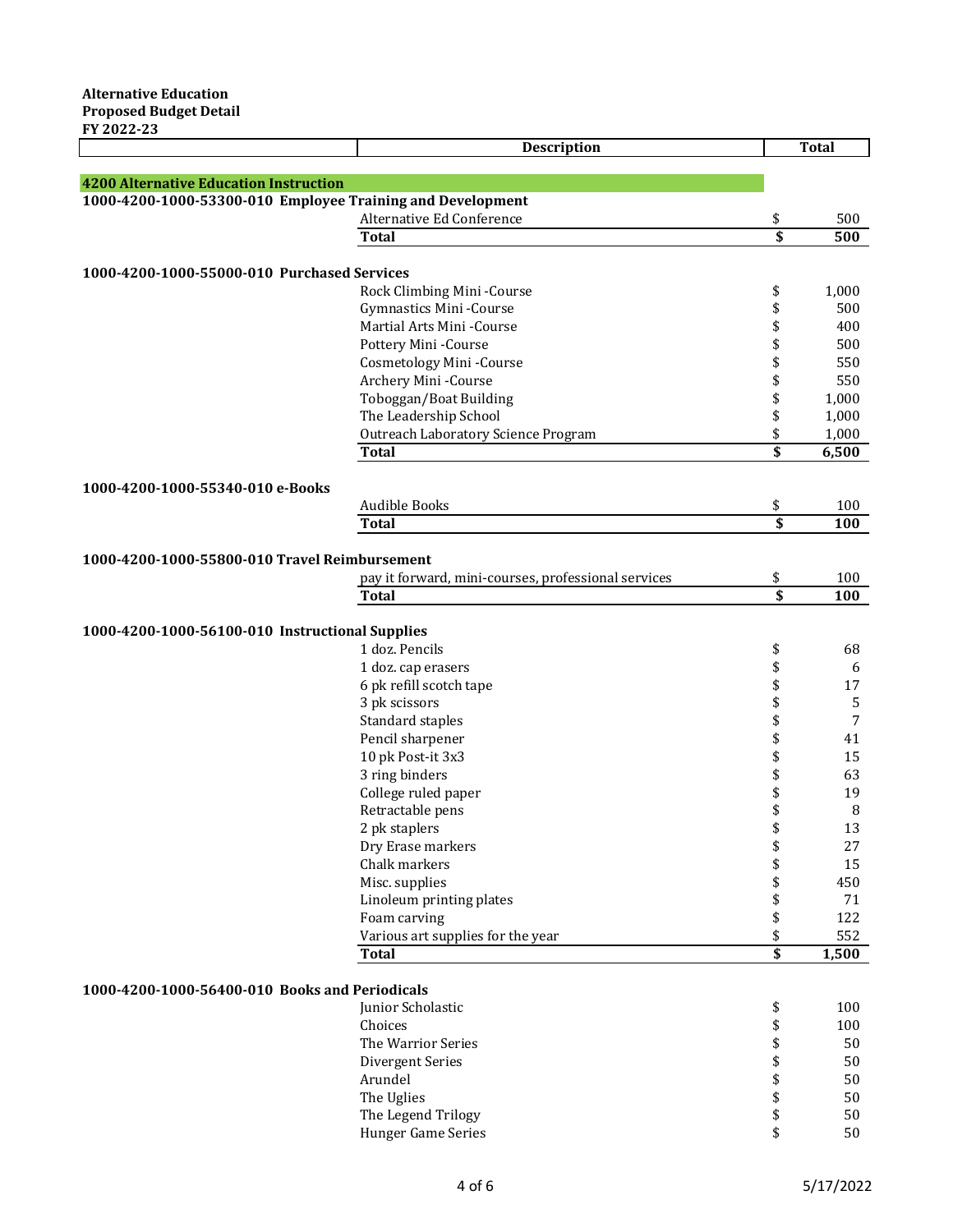|                                                                    | Description                                           |                 | <b>Total</b> |
|--------------------------------------------------------------------|-------------------------------------------------------|-----------------|--------------|
|                                                                    | <b>Total</b>                                          | \$              | 500          |
|                                                                    |                                                       |                 |              |
| 1000-4200-1000-58100-010 Dues and Fees - Memberships               |                                                       |                 |              |
|                                                                    | <b>Camden Harbor Tours</b>                            | \$              | 250          |
|                                                                    | <b>U-Maine Planetarium</b>                            | \$              | 250          |
|                                                                    | Fort Knox                                             | \$              | 200          |
|                                                                    | <b>Total</b>                                          | \$              | 700          |
|                                                                    |                                                       |                 |              |
| 1000-4200-2700-58500-010 Field Trip Costs                          |                                                       |                 |              |
|                                                                    | <b>Camden Harbor Tours</b>                            |                 |              |
|                                                                    | <b>U-Maine Planetarium</b>                            |                 |              |
|                                                                    | Southern Maine Com. College                           |                 |              |
|                                                                    | Fort Knox                                             |                 |              |
|                                                                    | Maine Maritime Museum                                 |                 |              |
|                                                                    | Fort Weston                                           |                 |              |
|                                                                    | <b>Portland Seadogs</b>                               |                 |              |
|                                                                    | Acadia Nat. Park                                      |                 |              |
|                                                                    | Common Ground Fair                                    |                 |              |
|                                                                    | Kieve                                                 |                 |              |
|                                                                    | <b>Total</b>                                          | \$              | 2,000        |
|                                                                    |                                                       |                 |              |
|                                                                    | <b>Total School-based costs-Medomak Middle School</b> | \$              | 11,900       |
|                                                                    |                                                       |                 |              |
| 4200 Alternative Education Instruction- Medomak Valley High School |                                                       |                 |              |
| 1000-4200-1000-53300-300 Employee Traning and Development          |                                                       |                 |              |
|                                                                    | Alternative Ed. Conference                            | \$              | 500          |
|                                                                    | <b>Total</b>                                          | \$              | 500          |
|                                                                    |                                                       |                 |              |
| 1000-4200-1000-55000-300 Purchasd Services                         |                                                       |                 |              |
|                                                                    | Mini-Courses                                          | \$              | 1,000        |
|                                                                    | <b>Total</b>                                          | $\overline{\$}$ | 1,000        |
|                                                                    |                                                       |                 |              |
| 1000-4200-1000-55800-300 Travel Reimbursement                      |                                                       |                 |              |
|                                                                    | Reimbursement                                         | \$              | 250          |
|                                                                    | <b>Total</b>                                          | \$              | 250          |
|                                                                    |                                                       |                 |              |
| 1000-4200-1000-56100-300 Instructional Supplies                    |                                                       |                 |              |
|                                                                    | Food Supplies for instructional purposes              | \$              | 965          |
|                                                                    | <b>Binders</b>                                        | \$              | 50           |
|                                                                    | Paper                                                 | \$              | 40           |
|                                                                    | Pens                                                  | \$              | 15           |
|                                                                    | Misc. supplies                                        | \$              | 420          |
|                                                                    | Pencils                                               | \$              | 10           |
|                                                                    | <b>Total</b>                                          | \$              | 1,500        |
|                                                                    |                                                       |                 |              |
| 1000-4200-1000-56400-300 Books and Periodicals                     |                                                       |                 |              |
|                                                                    | <b>Robert Cormier Collection</b>                      | \$              | 90           |
|                                                                    | Hunger Games x5                                       | \$              | 300          |
|                                                                    | Divergent Trilogy                                     | \$              | 110          |
|                                                                    | <b>Total</b>                                          | \$              | 500          |
|                                                                    |                                                       |                 |              |
| 1000-4200-1000-55800-300 Dues and Fees - Memberships               |                                                       |                 |              |
|                                                                    | <b>Camden Harbor Tours</b>                            | \$              | 250          |
|                                                                    | <b>U-Maine Planetarium</b>                            | \$              | 250          |
|                                                                    |                                                       |                 |              |